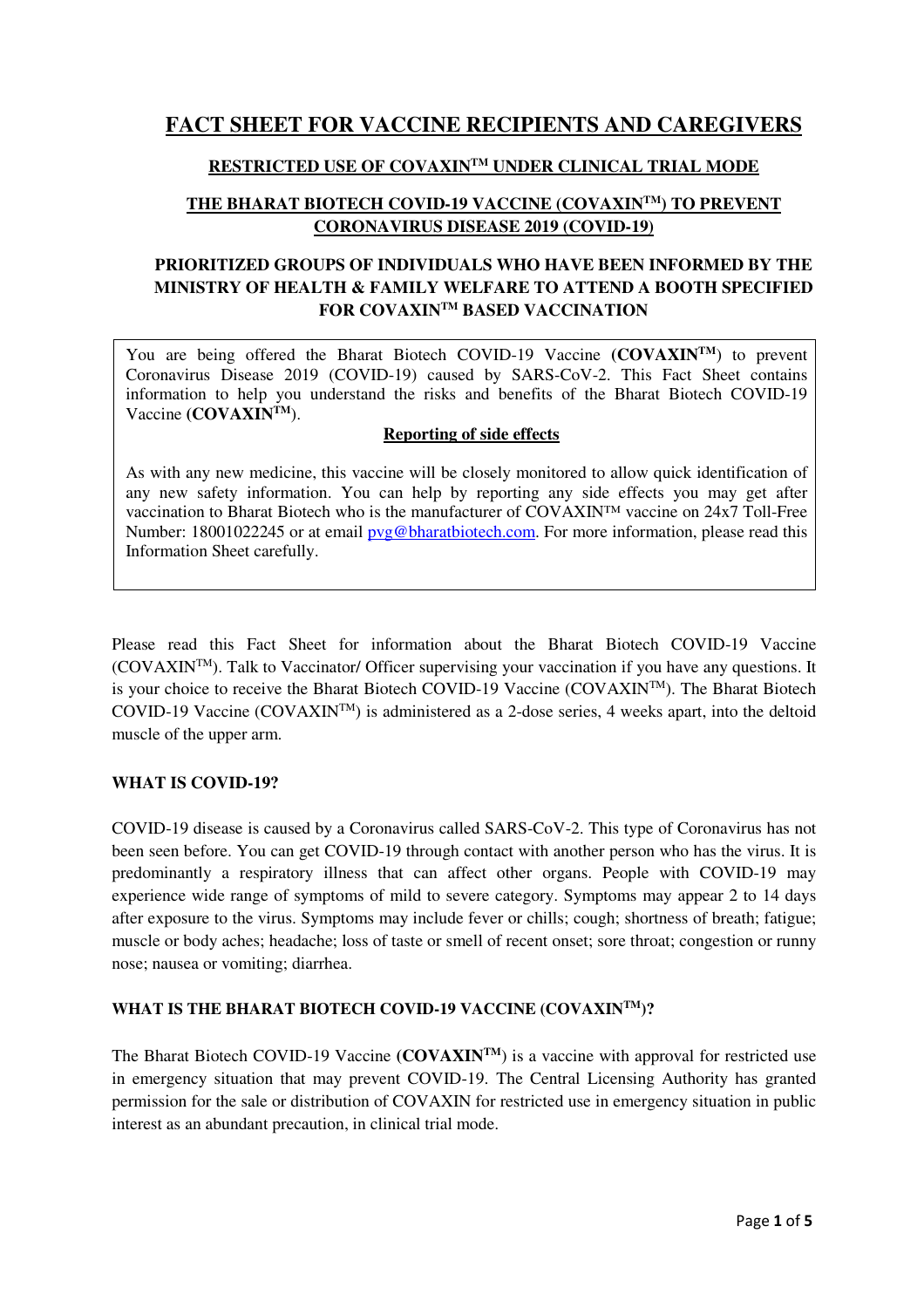**In phase 1 and phase 2 clinical trials, COVAXINTM has demonstrated the ability to produce antibodies against COVID-19. However, the clinical efficacy of COVAXIN is yet to be established and it is still being studied in phase 3 clinical trial. Hence, it is important to appreciate that receiving the vaccine does not mean that other precautions related to Covid-19 need not be followed.** 

### **WHERE WILL MY VACCINATION INFORMATION BE RECORDED?**

The Vaccinator/ Officer supervising your vaccination may include your vaccination information in your state/National Immunization Information System or another designated system. This will ensure that you receive the same vaccine when you return for the second dose. Please also note that privacy and confidentiality pertaining to any information provided by you and archived in the National Immunization Information System will be maintained.

# **WHAT IS RESTRICTED USE IN EMERGENCY SITUATION?**

COVAXINTM is permitted for restricted use in emergency situation under Clinical Trial Mode. This means that the vaccine offered under this plan will be offered to the restricted prioritized groups only. As you fell under this category, you have been invited to this booth for administration of COVAXIN. This administration will take place under clinical trial mode, which is different from clinical trial as effect of COVAXIN will not be examined against any other intervention through this effort. You will be monitored for any adverse event under this clinical trial mode and supported for medical care under the existing public health program.

# **WHAT SHOULD YOU MENTION TO YOUR VACCINATION PROVIDER BEFORE YOU GET THE COVAXINTM COVID-19 VACCINE?**

Tell the Vaccinator/ Officer supervising your vaccination about all of your medical conditions, including if you:

- Are you on regular medication for any illness? If yes, for how long and for which condition?
- Have any allergies
- Have fever
- Have a bleeding disorder or are on a blood thinner
- Are immunocompromised or are you on a medicine that affects your immune system
- Are pregnant
- Are breastfeeding
- Have received another COVID-19 vaccine

# **WHO IS ELIGIBLE TO GET THE BHARAT BIOTECH COVID-19 VACCINE?**

CDSCO has authorized the Restricted Use of COVAXINTM under Clinical Trial Mode. Individuals who are prioritized under the public health program of the Ministry of Health & Family Welfare, Government of India will be covered under this endeavor. Informing the individuals about the offer for vaccination with COVAXIN will rest with the respective Government Program Officials. Those offered COVAXIN at

It is advisable not to take the vaccine in any of these conditions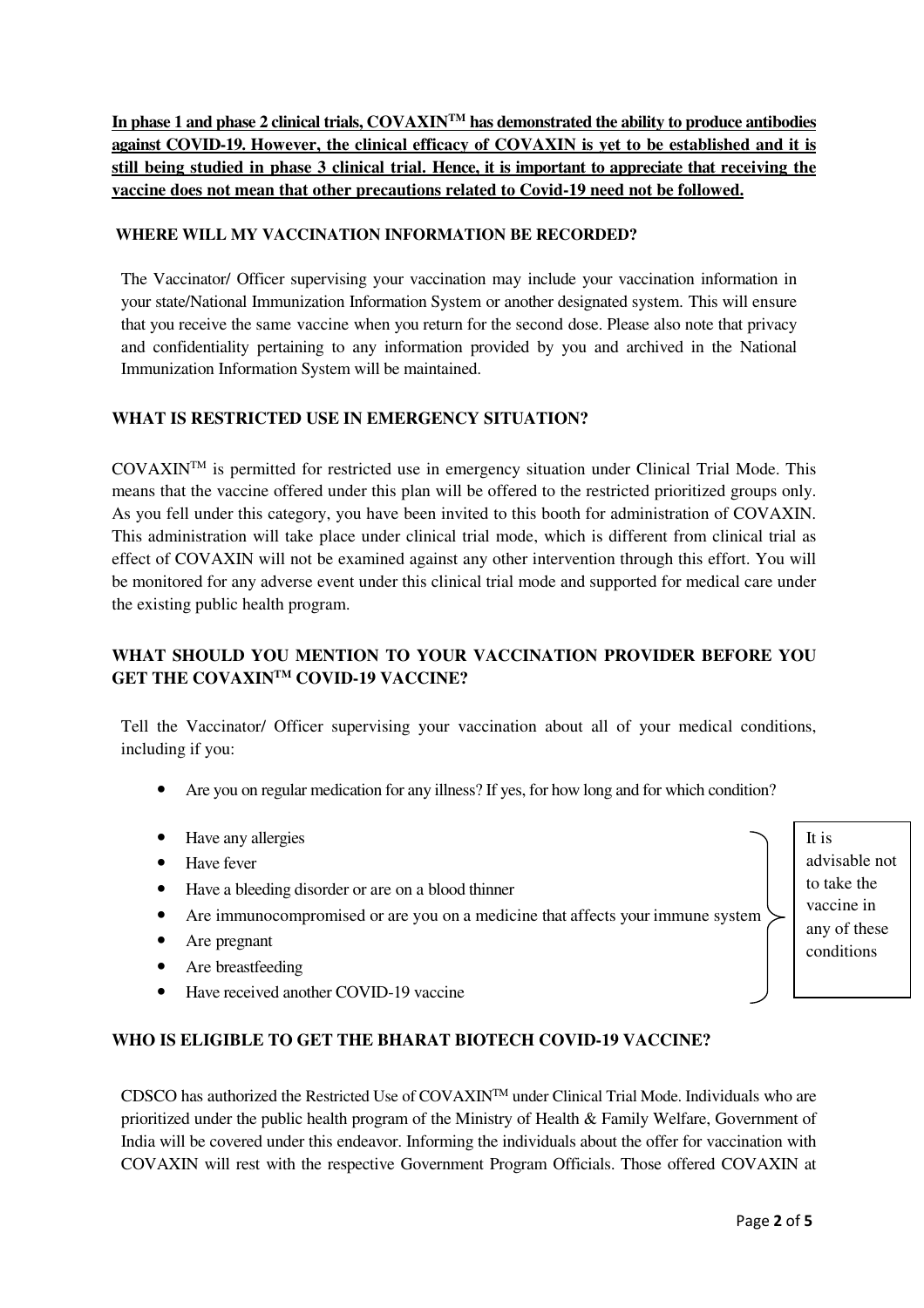pre-specified booths will have the options to receive or reject administration of the vaccine.

### **WHO SHOULD NOT GET BHARAT BIOTECH COVID-19 VACCINE (COVAXINTM)?**

You should not get the BHARAT BIOTECH COVID-19 VACCINE (COVAXIN<sup>TM</sup>) if you:

- Have any history of allergies.
- Have fever.
- Have a bleeding disorder or are on a blood thinner.
- Are immune-compromised or are on a medicine that affects *your* immune system
- Are pregnant.
- Are breastfeeding.
- Have received another COVID-19 vaccine.
- Any other serious health related issues, as determined by the Vaccinator/Officer supervising vaccination.

# **WHAT ARE THE INGREDIENTS IN THE BHARAT BIOTECH COVID-19 VACCINE (COVAXINTM)?**

The BHARAT BIOTECH COVID-19 VACCINE  $(COVAXIN^{TM})$  includes the following ingredients: COVAXINTM contains 6µg of whole-virion inactivated SARS-CoV-2 antigen (Strain: NIV-2020-770), and the other inactive ingredients such as aluminum hydroxide gel (250 µg), TLR 7/8 agonist (imidazoquinolinone) 15 µg, 2-phenoxyethanol 2.5 mg, and phosphate buffer saline up to 0.5 ml. The vaccine (COVAXIN<sup>TM</sup>) thus has been developed by using inactivated/killed virus along with the aforementioned chemicals.

### **HOW IS THE BHARAT BIOTECH COVID-19 VACCINE (COVAXINTM) GIVEN?**

The BHARAT BIOTECH COVID-19 VACCINE will be given to you as an injection into the deltoid muscle of the upper arm. The BHARAT BIOTECH COVID-19 VACCINE **(COVAXINTM**) vaccination series is 2 doses given 4 weeks apart.

#### **HAS BHARAT BIOTECH COVID-19 VACCINE (COVAXINTM) BEEN USED BEFORE?**

The Central Licensing Authority has granted permission for the sale or distribution of COVAXINTM for restricted use in emergency situation in public interest as an abundant precaution, in clinical trial mode. In phase 1 and Phase 2 clinical trials, about 680 (300 in Phase 1, and 380 in Phase 2) were administered with 2-doses of  $COVAXIN^{TM}$ . Phase 3 clinical trial is ongoing in 25,800 participants, and all the participants have received the first dose, as on  $06<sup>th</sup>$  Jan 2021.

#### **WHAT ARE THE BENEFITS OF BHARAT BIOTECH COVID-19 VACCINE (COVAXINTM)?**

In an ongoing clinical trial, the BHARAT BIOTECH COVID-19 VACCINE **(COVAXIN<sup>TM</sup>)** has been shown to generate immunity following 2 doses given 4 weeks apart.

**However, the clinical efficacy of COVAXIN is yet to be established and it is still being studied in phase 3 clinical trial. Hence, it is important to appreciate that receiving the vaccine does not mean that other precautions related to Covid-19 need not be followed.**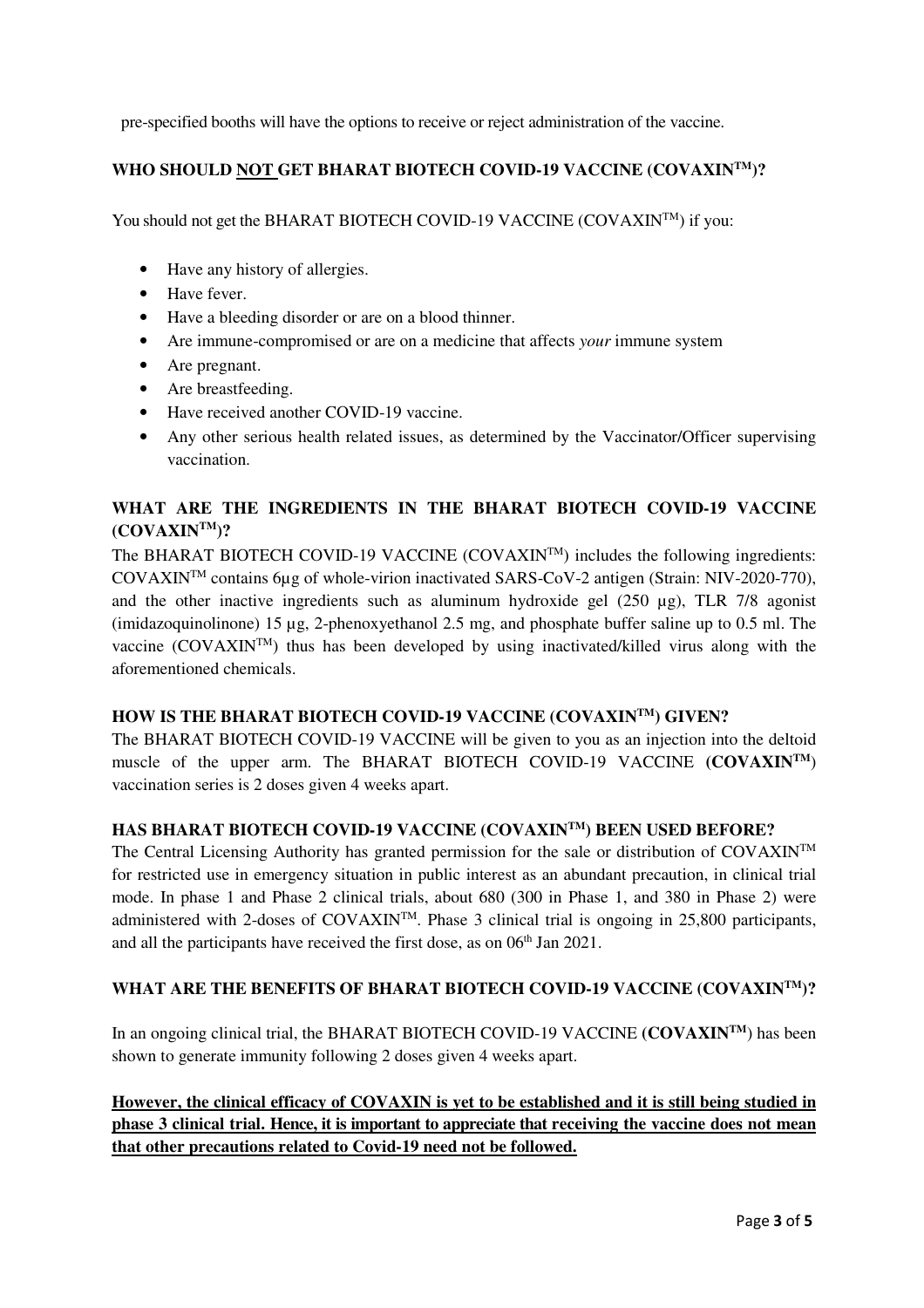# **WHAT ARE THE RISKS OF BHARAT BIOTECH COVID-19 VACCINE (COVAXINTM)?**

Side effects that have been reported with the BHARAT BIOTECH COVID-19 VACCINE (COVAXINTM) include:

- Injection site pain
- Injection site swelling
- Injection site redness
- Injection site itching
- Stiffness in the upper arm
- Weakness in injection arm
- Body ache
- Headache
- Fever
- Malaise
- Weakness
- Rashes
- Nausea
- Vomiting

There is a remote chance that the BHARAT BIOTECH COVID-19 VACCINE **(COVAXINTM**) could cause a severe allergic reaction. A severe allergic reaction may very rarely occur after getting a dose of the BHARAT BIOTECH COVID-19 VACCINE (COVAXIN<sup>TM</sup>). For this reason, your vaccination provider will ask you to stay for 30 minutes after each dose of vaccination at the place where you received your vaccine for monitoring after vaccination. Signs of a severe allergic reaction can include:

- Difficulty in breathing
- Swelling of your face and throat
- A fast heart beat
- Rash all over your body
- Dizziness and weakness

These may not be all the possible side effects of the BHARAT BIOTECH COVID-19 VACCINE **(COVAXINTM**). Serious and unexpected side effects may occur. BHARAT BIOTECH COVID-19 VACCINE **(COVAXINTM**) is still being studied in clinical trials.

#### **WHAT SHOULD I DO ABOUT SIDE EFFECTS?**

If you experience any side effect(s), please contact/visit your health provider/Vaccinator/ Officer supervising your vaccination or immediately go to the nearest hospital.